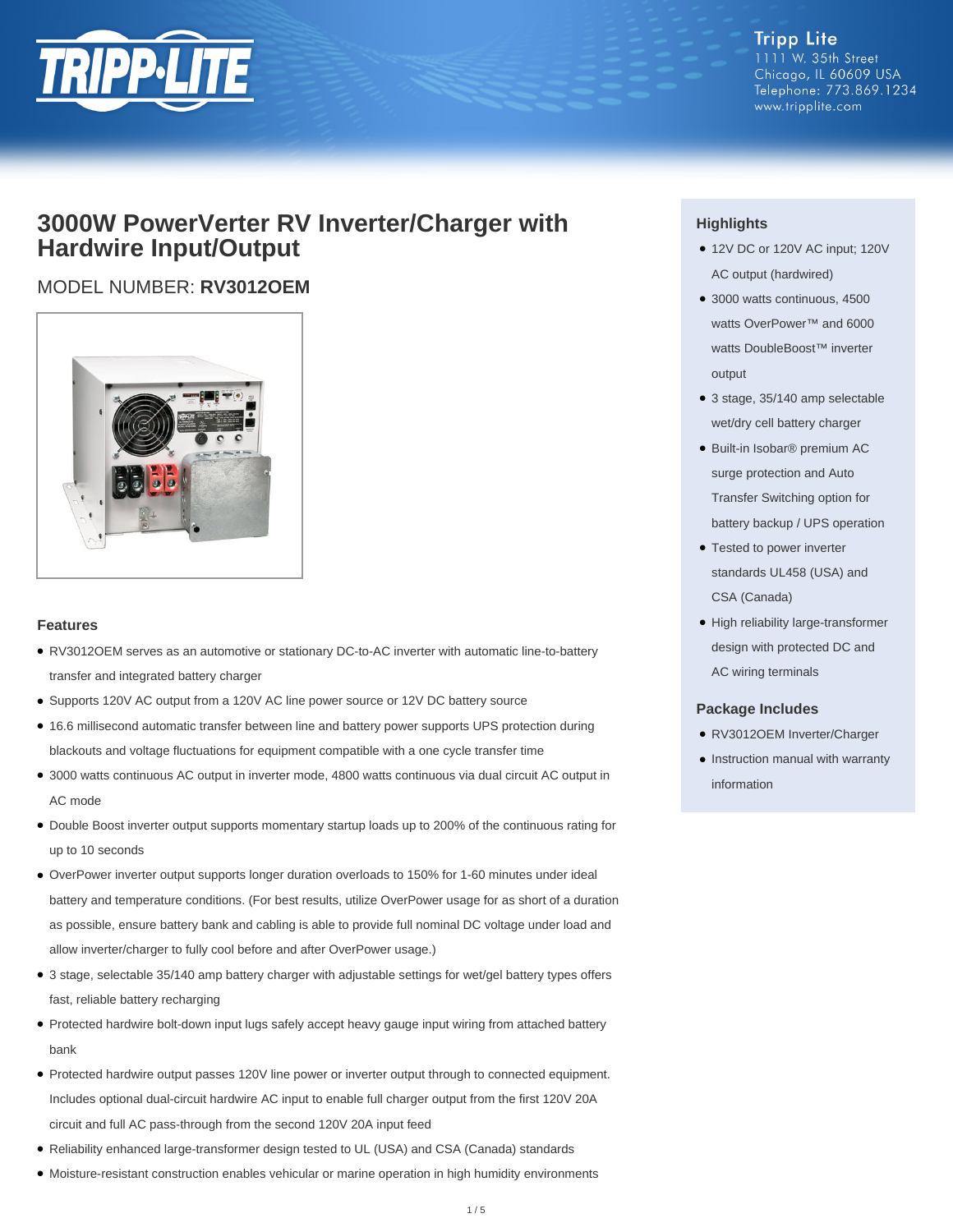

- 3 position operating mode switch supports "AUTO" mode to enable automatic transfer between DC and AC modes, CHARGE-ONLY to maintain a full battery charge when AC is present without auto transfer and SYSTEM OFF settings
- Set of six front panel LEDs display AC/DC operational modes, overload status, DC voltage level, shutdown status and system fault status
- Set of 4 configuration dipswitches support wet/gel battery charging profiles, adjustable 135/145V high voltage auto transfer during overvoltages and selectable 75/85/95/105V AC low voltage auto transfer during brownouts
- Set of 4 additional configuration dipswitches support 4 levels of charger limiting relative to output load size, a battery equalization program and battery charger low/high settings
- Resettable 30A charger AC input breaker and resettable dual 20A branch-rated AC output breakers and automatic 2 speed cooling fan protect the inverter from load and temperature related failures
- Grounding lug properly connects the inverter/charger system to earth ground or vehicle grounding system
- Automatic overload and thermal shutoff safely turns off inverter as excessive loads or overheating conditions develop
- Front panel remote control connector enables remote off/on switching (requires APSRM4 switch accessory). Optional APSRM4 accessory also includes user configurable jacks to support inverter shutoff or startup as a vehicle ignition is engaged
- Load sensing control dial enables adjustable load threshold required to automatically turn the inverter on and off in DC mode as load conditions change
- Includes battery temperature sensor with 20-ft. (6.09 m) cable to prolong battery life by adjusting the charge level based on battery temperature
- Automatic Generator Starter jack enables user configuration of automatic generator startup as inverter batteries drop to 11.5VDC and generator shutoff as inverter batteries are recharged to 14.1VDC

# **Specifications**

| <b>OVERVIEW</b>                    |                                                                                                                                                                                                                                                                            |
|------------------------------------|----------------------------------------------------------------------------------------------------------------------------------------------------------------------------------------------------------------------------------------------------------------------------|
| <b>UPC Code</b>                    | 037332117427                                                                                                                                                                                                                                                               |
| <b>INPUT</b>                       |                                                                                                                                                                                                                                                                            |
| Nominal Input Voltage(s) Supported | 120V AC                                                                                                                                                                                                                                                                    |
| Recommended Electrical Service     | DC INPUT: Requires 12VDC input source capable of delivering 290A for the required duration (when used at full<br>continuous capacity - DC requirements increase during Over-Power and Double-Boost operation).                                                             |
| Maximum Input Amps / Watts         | DC INPUT: Full continuous load - 282A at 12VDC. AC INPUT: 40 amps total (20A line 1 / 20A line 2) at 120VAC<br>with full inverter and charger load (25A max charger-only from line 1 / combined input load to support charger and<br>AC output is automatically controlled |
| Input Connection Type              | DC INPUT: Set of 4 DC bolt-down terminals (2 red / 2 black). AC INPUT: hardwire (2 input circuits - see manual)                                                                                                                                                            |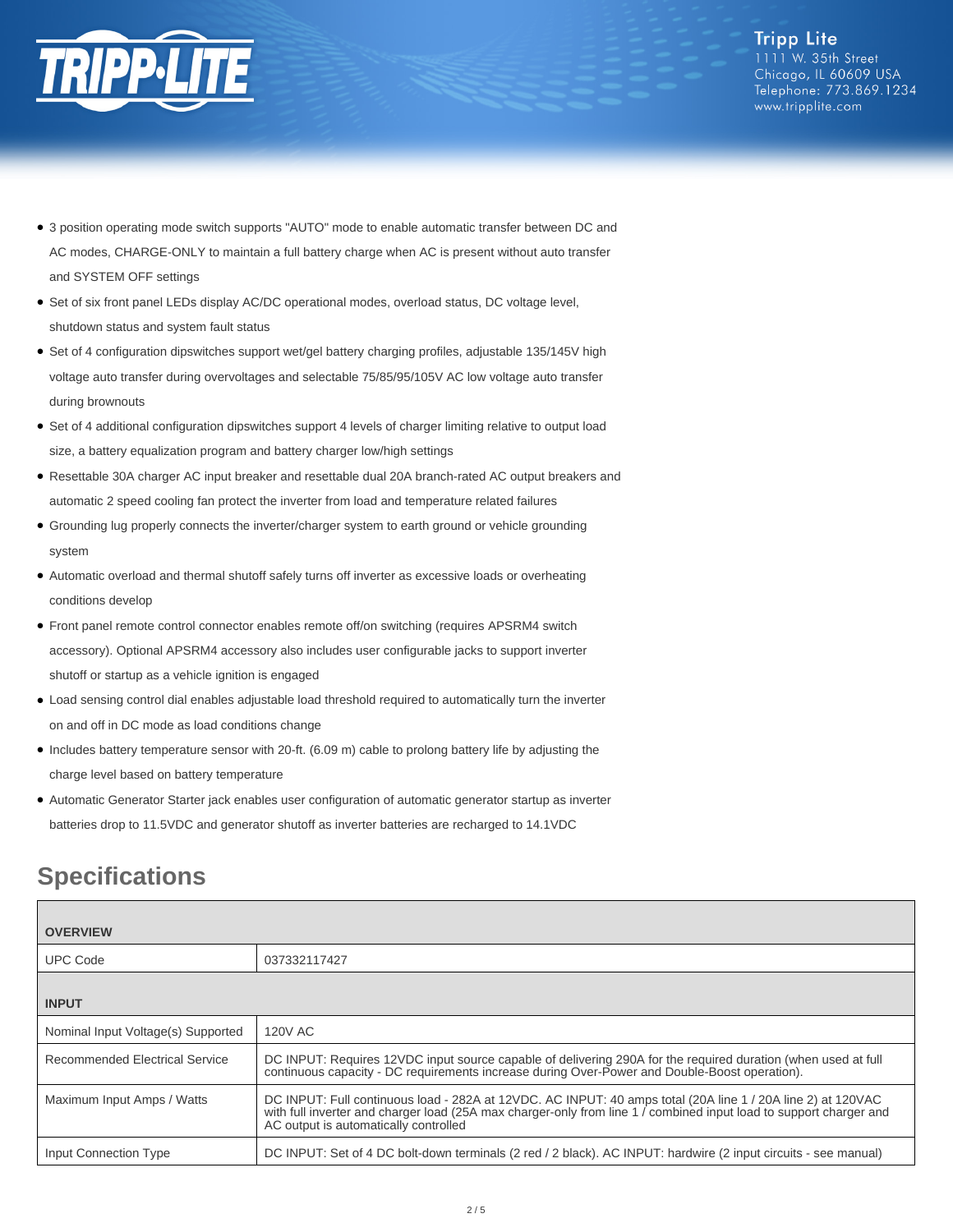

| DC INPUT: User supplies cabling. 0 gauge or larger (see manual). AC INPUT: hardwire                                                                                                                                                                                                                                                                                                                                        |  |  |
|----------------------------------------------------------------------------------------------------------------------------------------------------------------------------------------------------------------------------------------------------------------------------------------------------------------------------------------------------------------------------------------------------------------------------|--|--|
| 120                                                                                                                                                                                                                                                                                                                                                                                                                        |  |  |
| 12                                                                                                                                                                                                                                                                                                                                                                                                                         |  |  |
| <b>OUTPUT</b>                                                                                                                                                                                                                                                                                                                                                                                                              |  |  |
| 60 Hz                                                                                                                                                                                                                                                                                                                                                                                                                      |  |  |
| No                                                                                                                                                                                                                                                                                                                                                                                                                         |  |  |
| 3000                                                                                                                                                                                                                                                                                                                                                                                                                       |  |  |
| <b>120V</b>                                                                                                                                                                                                                                                                                                                                                                                                                |  |  |
| Hardwire                                                                                                                                                                                                                                                                                                                                                                                                                   |  |  |
| 3000                                                                                                                                                                                                                                                                                                                                                                                                                       |  |  |
| 6000                                                                                                                                                                                                                                                                                                                                                                                                                       |  |  |
| LINE POWER (AC): Maintains 120V nominal sine wave output from line power source. INVERTER POWER (AC):<br>Maintains PWM sine wave output voltage of 120 VAC (+/-5%).                                                                                                                                                                                                                                                        |  |  |
| 60 Hz (+/- 0.3 Hz)                                                                                                                                                                                                                                                                                                                                                                                                         |  |  |
| Includes 30A input breaker dedicated to the charging system and 2 branch rated 20A output load breakers                                                                                                                                                                                                                                                                                                                    |  |  |
|                                                                                                                                                                                                                                                                                                                                                                                                                            |  |  |
| Runtime is expandable with any number of user supplied wet or gel type batteries                                                                                                                                                                                                                                                                                                                                           |  |  |
| Yes                                                                                                                                                                                                                                                                                                                                                                                                                        |  |  |
| 12                                                                                                                                                                                                                                                                                                                                                                                                                         |  |  |
| <a class="productLink" href="//www.tripplite.com/12VDC-Sealed-Maintenance-Free-Battery-All-Inverter-&lt;br&gt;Chargers-12VDC-Battery-Connections~98-121">98-121</a> sealed lead acid battery (optional)                                                                                                                                                                                                                    |  |  |
| 35A / 140A (selectable)                                                                                                                                                                                                                                                                                                                                                                                                    |  |  |
| 10V DC +/-3%                                                                                                                                                                                                                                                                                                                                                                                                               |  |  |
| <b>USER INTERFACE, ALERTS &amp; CONTROLS</b>                                                                                                                                                                                                                                                                                                                                                                               |  |  |
| Set of 6 LEDs offer continuous status information on load percentage (6 levels reported) and battery charge level (7<br>levels reported). See manual for sequences.                                                                                                                                                                                                                                                        |  |  |
| 3-position on/off/remote switch enables simple on/off power control plus auto/remote setting that enables distant<br>on/off control of the inverter system when used in conjunction with  : <a <br="" class="productLink">href="//www.tripplite.com/Remote-Control-Module-Tripp-Lite-PowerVerter-Inverters-Inverter-<br/>Chargers~APSRM4"&gt;APSRM4</a> accessory (sold separately) in inverter mode. In AC uninterruptibl |  |  |
| <b>SURGE / NOISE SUPPRESSION</b>                                                                                                                                                                                                                                                                                                                                                                                           |  |  |
| 450                                                                                                                                                                                                                                                                                                                                                                                                                        |  |  |
|                                                                                                                                                                                                                                                                                                                                                                                                                            |  |  |
| Multi-speed fan                                                                                                                                                                                                                                                                                                                                                                                                            |  |  |
|                                                                                                                                                                                                                                                                                                                                                                                                                            |  |  |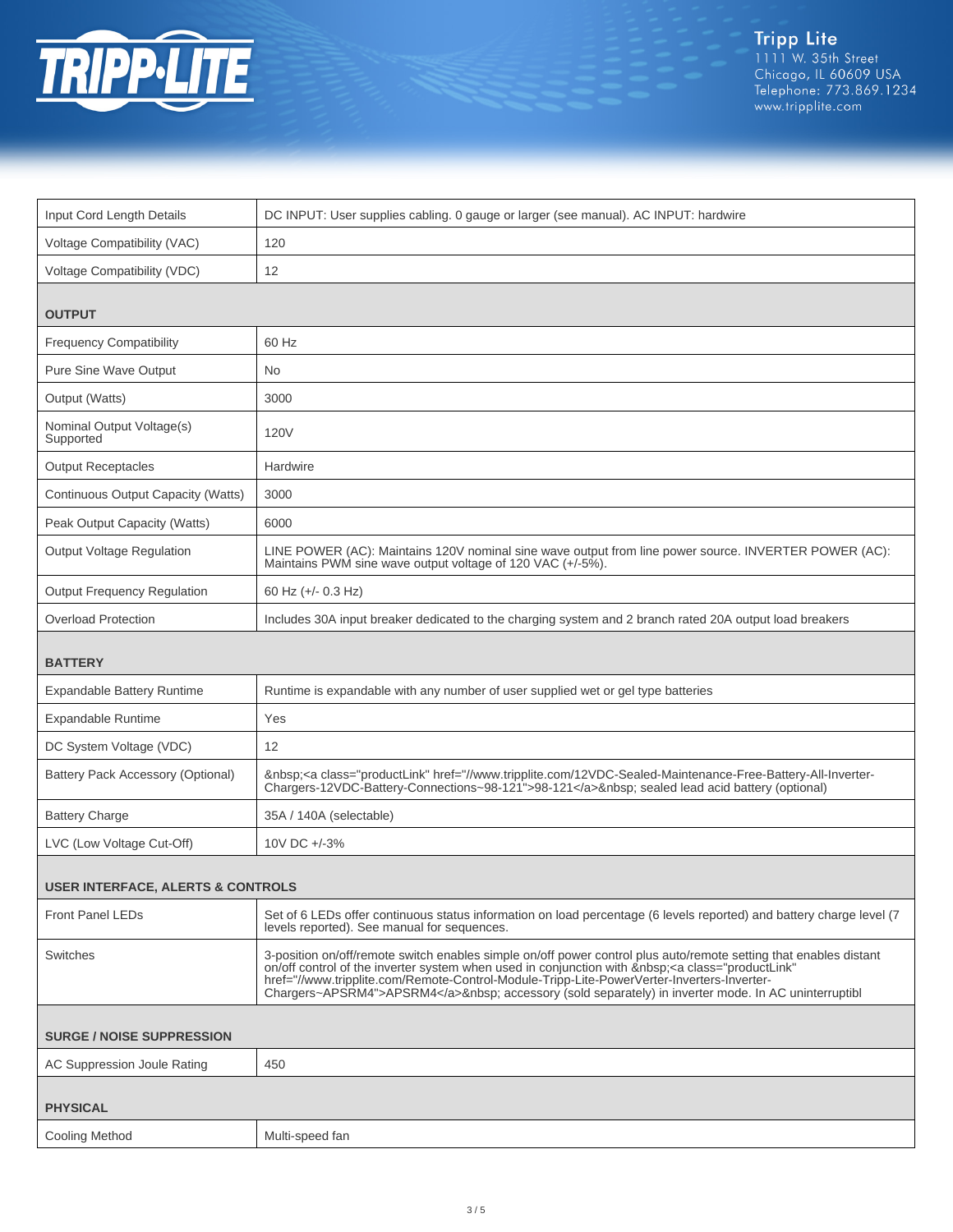

| Form Factors Supported                            | Mounting slots enable permanent placement of inverter on any horizontal surface (see manual for additional<br>mounting information)                                                                                                                                      |  |
|---------------------------------------------------|--------------------------------------------------------------------------------------------------------------------------------------------------------------------------------------------------------------------------------------------------------------------------|--|
| <b>Material of Construction</b>                   | <b>Steel</b>                                                                                                                                                                                                                                                             |  |
| Shipping Dimensions (hwd / cm)                    | 58.93 x 37.85 x 39.12                                                                                                                                                                                                                                                    |  |
| Shipping Dimensions (hwd / in.)                   | 23.20 x 14.90 x 15.40                                                                                                                                                                                                                                                    |  |
| Shipping Weight (kg)                              | 31.75                                                                                                                                                                                                                                                                    |  |
| Shipping Weight (lbs.)                            | 70.00                                                                                                                                                                                                                                                                    |  |
| Unit Dimensions (hwd / cm)                        | 24.77 x 29.21 x 42.55                                                                                                                                                                                                                                                    |  |
| Unit Dimensions (hwd / in.)                       | 9.75 x 11.5 x 16.75                                                                                                                                                                                                                                                      |  |
| Unit Weight (kg)                                  | 28.39                                                                                                                                                                                                                                                                    |  |
| Unit Weight (lbs.)                                | 62.6                                                                                                                                                                                                                                                                     |  |
| <b>ENVIRONMENTAL</b>                              |                                                                                                                                                                                                                                                                          |  |
| <b>Relative Humidity</b>                          | 0-95% non-condensing                                                                                                                                                                                                                                                     |  |
| <b>LINE / BATTERY TRANSFER</b>                    |                                                                                                                                                                                                                                                                          |  |
| Transfer Time (Line Power to<br>Battery Mode)     | 16.6 milliseconds (typical - compatible with many computers - verify transfer time compatibility of loads for UPS<br>applications)                                                                                                                                       |  |
| Low Voltage Transfer to Battery<br>Power          | In AC "auto" mode, inverter/charger switches to battery mode as line voltage drops to 75V (user adjustable to 85, 95,<br>105V - see manual)                                                                                                                              |  |
| High Voltage Transfer to Battery<br>Power         | In AC "auto" mode, inverter/charger switches to battery mode as line voltage increases to 135V (user adjustable to<br>145 - see manual)                                                                                                                                  |  |
| <b>SPECIAL FEATURES</b>                           |                                                                                                                                                                                                                                                                          |  |
| <b>Load Sensing</b>                               | Optional load sense function enables automatic inverter shutoff and startup as connected equipment is powered off<br>and on. Front panel load sense potentiometer can be set to shutoff or turn on inverter power in response to loads of<br>any level, up to 150 watts. |  |
| <b>STANDARDS &amp; COMPLIANCE</b>                 |                                                                                                                                                                                                                                                                          |  |
| Certifications                                    | Tested to UL458 (USA) and CSA (Canada)                                                                                                                                                                                                                                   |  |
| <b>WARRANTY</b>                                   |                                                                                                                                                                                                                                                                          |  |
| Product Warranty Period (U.S. &<br>Canada)        | 30-month limited warranty                                                                                                                                                                                                                                                |  |
| <b>Product Warranty Period</b><br>(International) | 1-year limited warranty                                                                                                                                                                                                                                                  |  |
| Product Warranty Period (Mexico)                  | 30-month limited warranty                                                                                                                                                                                                                                                |  |
| <b>Product Warranty Period (Puerto</b><br>Rico)   | 30-month limited warranty                                                                                                                                                                                                                                                |  |

© 2021 Tripp Lite. All rights reserved. All product and company names are trademarks or registered trademarks of their respective holders. Use of them does not imply any affiliation with or endorsement by them. Tripp Lite has a policy of continuous improvement. Specifications are subject to change without notice. Tripp Lite uses primary and third-party agencies to test its products for compliance with standards. See a list of Tripp Lite's testing agencies: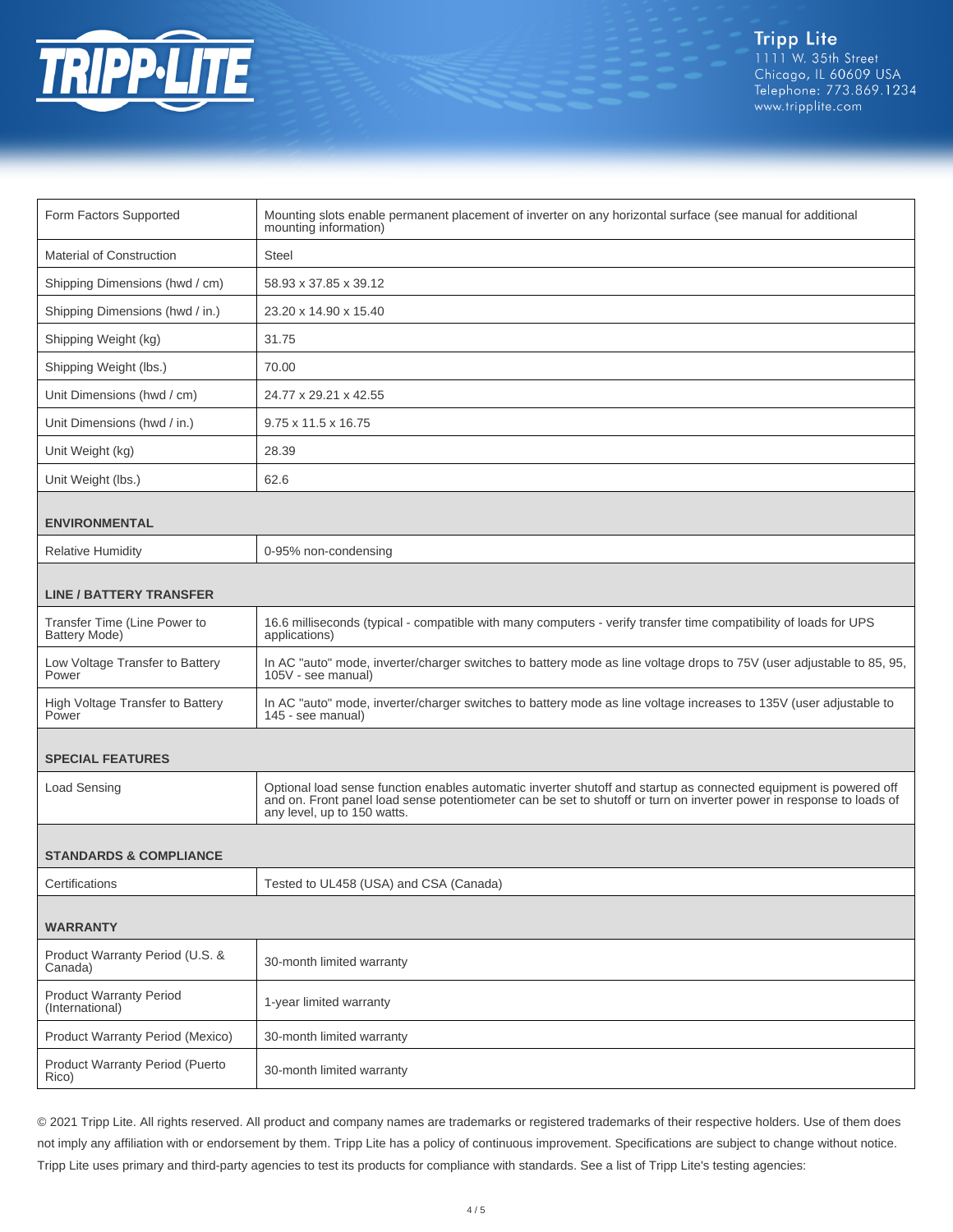

Tripp Lite<br>1111 W. 35th Street<br>Chicago, IL 60609 USA<br>Telephone: 773.869.1234<br>www.tripplite.com

<https://www.tripplite.com/products/product-certification-agencies>